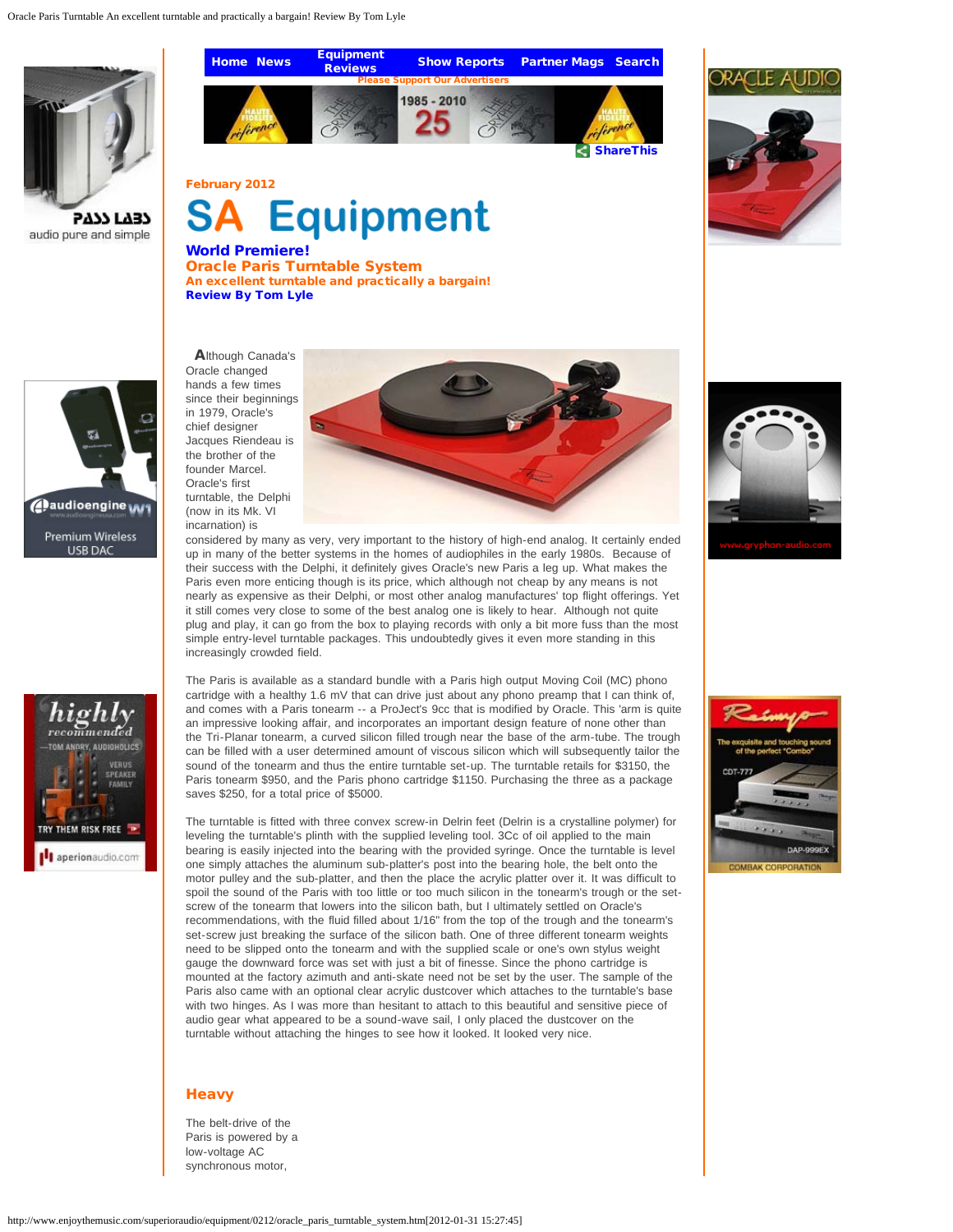



the electronics of which are identical to their pricier Delphi. Oracle claims that the oscillator circuit creates a perfect sine wave to feed the motor, which ensures accurate speed stability. Oracle includes with the Paris a strobe disc, and during setup both the 33.33 and 45 rpm speeds can be fine-



tuned by two mini-screws located on the rear of the turntable. The provided power supply also isolates the drive electronics from any AC impurities and fluctuations. One can also upgrade to the same power supply as used with the Delphi model, the Turbo.

# **Imagine**

The Paris isn't what I'd call plug and play, but still, it isn't at all difficult to set up. I imagine most will have their local dealer perform the final assembly prior to delivery to the customer. But if a local dealer is not available, I couldn't imagine someone who has never set up a turntable having any difficulties. Although I've had quite a bit of turntable set-up experience during my adult lifetime I would hardly call myself an expert, nor would I call myself the most patient person in the world regarding such things. Still, I had no trouble setting up the Paris so it was up and running rather quickly. With my sample of the Paris I was also sent the Turbo power supply upgrade. Rather than listen to the Paris for a while with the standard supply and later on switch to the Turbo, I did it the other way around and started off with the Turbo. I'm happy to report that the Paris still sounded great once I finally installed the standard power supply. However, the extra money spent on the Turbo is indeed worth every penny. It is hardly a "tweak", but a significant upgrade. Still, it is not by any means mandatory.

I spent the bulk of the Paris' review period listening to the pre-installed Paris phono cartridge, only switching to my reference Lyra at the very end. I have no idea where Oracle sourced this fine Paris cartridge. There are more than a few cartridges on the market with similar specifications, but the bodies of these other transducers look nothing like the Paris cartridge, so perhaps it has been built to Oracle's specifications. The Paris is available in three finishes, Ferrari Red, Lamborghini Yellow, white and Titanium Gray. The sample I received was supplied in the beautiful glossy red. It never failed to receive *oohs* and *aahs* from anyone, audiophile or not, that visited the listening room even before I placed a record on its spindle.

The Paris occupied the top shelf of an Arcici Suspense equipment rack. With the Arcici's thick solid steel top plate supported by a cushion of air this was certainly a fine way to isolate the Paris from any vibrations, especially those coming through the floor. But to test the Paris' semifloating suspension I initially placed the Paris on a two-inch concrete slab that rested atop a not-so-sturdy plastic table situated next to the equipment rack. Of course there was an improvement when I eventually moved the turntable to the Arcici stand, but not as much as one might have suspected. The sound tightened up more than a bit, but as the Paris didn't react much to footfalls and the like even when it was on the concrete slab there wasn't much to complain about before it went onto the Arcici. Even though the floor of our old house is much sturdier than those of most modern suburban homes, praise to the Oracle's design of the Paris' dual-rod semi-floating chassis is due.

### Gain

The Paris' RCA outputs were connected to a Pass Laboratories XP-15 phono preamplifier with its gain set for a typical MM cartridge (and the majority of high-output MCs) at 56 dB with its loading resistance at 47k Ohms. The Pass was connected to either a Balanced Audio Technologies (BAT) VK-3Xi or an Edge G2 linestage, and the power amp was for a very short time an Edge NL 10.2, but most of the time a Krell KAV-250a. Speakers were the Sound Lab DynaStat electrostatic hybrids with their very low-end frequencies helped along with a Velodyne HGS-15b subwoofer. Interconnects and speaker cables were mostly MIT, except for the interconnect leading from the turntable to the phono preamp which was a 1 meter stretch of DH Labs' Air Matrix. The Power cables were almost exclusively Virtual Dynamics. The front end's



The only AC cord designed for your **DAC** !!!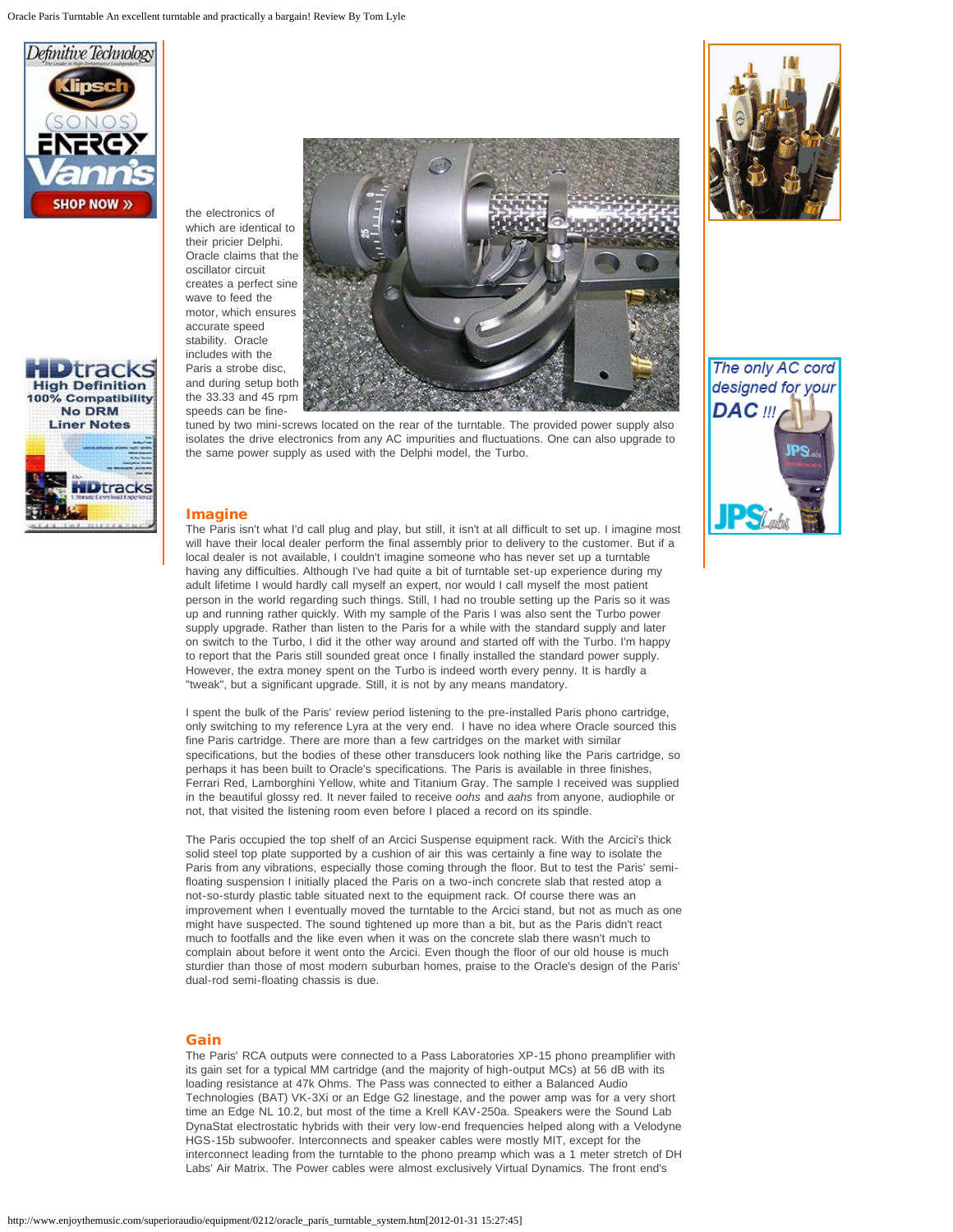AC was plugged into a PS Audio Power Plant power regenerator, except for the subwoofer and speakers which were connected to a Chang Lightspeed power conditioner. All the audio gear in the dedicated listening room is connected to two dedicated 20 Amp lines with Virtual Dynamics wall receptacles and the room's acoustics are treated with Echobuster panels and record shelves custom designed and built by Gotham Cabinet Craft.

I'm sure I've left out some of the design and technical information in describing Oracle's Paris. If you've read any of my reviews in the past you'd realize that this is nothing new, as I'm tons more interested in how a piece of gear sounds than the way the designers achieved the resulting sound. As long as a product is sturdy and reliable, matches one's system, sounds great, and is worth its asking price I wouldn't care if the thing was constructed out of duct tape and parts of a ball point pen. In the case of the Oracle Paris it is rather obvious that a lot of research and development went into bringing this product to market. As a bonus the thing is a gorgeous piece of audio equipment.

#### Smooth

The operation of the Paris was smooth, and it ran trouble free throughout the review period. I was able to tighten the record clamp with an intuitive amount of force before each side of play. It's nice that the turntable starts up with the touch of a button -- a blue LED shines above the selected 33 or 45 buttons on the upper left side of the plinth, and the platter gets up to speed within one half of a revolution. The ergonomic tonearm lift is perfectly located, and the cueing lever gently lowers the stylus to nearly the exact spot on the record if lifted during play.

If one think I'm being too hard on the Paris when discussing its sonic attributes, please take into consideration the fact that my reference for quite a while has been an analog rig that is much pricier than the Paris -- its tonearm costs nearly as much as the entire Paris combo. Yet the Oracle Paris needs to make no apologies -- and I guess I shouldn't have been surprised. Oracle introduced its Delphi model in 1979, and this instant classic is still in production. Oracle never rested on their laurels as they constantly updated the turntable throughout its existence. They obviously have learned quite a lot about turntable design throughout these years. Although not as an ambitious design as the Delphi, the Paris' robust, punchy, and rather transparent sound is testament to the design prowess of the folks at Oracle.

After the Paris was completely set up to my satisfaction, I intended to perform some off-axis listening to let the cartridge break in. As always, curiosity got the best of me and I set myself down in the sweet spot after only after about halfway through the side of the first LP. Even before the cartridge was fully broken in it



was easy to tell that I was in for a treat with this turntable system. I spent time listening to all types of music. But shortly after the turntable arrived I learned drummer Paul Motian died. I played a few of his records on which he appeared for about a side each, but spun both sides of the album *Dance* he recorded on ECM as The Paul Motian Trio released in 1978 with Charles Brackeen on soprano sax (and tenor on one track) and David Izenzon on bass. Some correctly point out that some of the ECMs from the 1970s have less than perfectly transparent sound, and some go as far as describing these records as being a bit muddy sounding. I think that's somewhat of an exaggeration, as well as too much of a generalization. There are gems to be found in the ECM catalog, and *Dance* by the Paul Motian Trio is a remarkably good sounding LP. Yes, as usual producer Manfred Eicher is a bit heavy handed with the reverb, but it seems to be used with good effect here (pun intended), only adding to the mood when necessary. Despite the title of the album this isn't akin to any dance music one is likely to have ever heard before, but those who are familiar not only with Mr. Motian's output on ECM but throughout his career, many of his fans say that Paul Motian's drumming evokes a dance within the listener's mind rather than on the dance floor. But rather than going further into the aesthetics of his playing as it relates to the music on this record, objectively there is no doubt that the Paris combo reveals that this is a great recording, not only because it is so spacious sounding. The soundstage is wide, deep, and multilayered, even though this is a result of the studio and not from actual stage placement. No worries here, as with the reverb this "fake" soundstage only adds, rather than distracts from the proceedings.

I love it when I become enveloped within the sound of a record, and on each track of the *Dance*, the sound of each instrument would wash over me. The Paris revealed that this was more of a "live in the studio" type gig more than anything else. David Izenzon's acoustic bass had a natural growl that also added to the illusion that one was overhearing a playback over the studio monitors while witnessing the recording process. The technique of not only the way Paul Motion tuned his bass drum, but the method of recording it brings to light that rather than just a thump-thump-thump this drum sounds like a large, low pitched *drum*. Of course this adds to the impression one is listening to real musicians, and although the studio is hardly a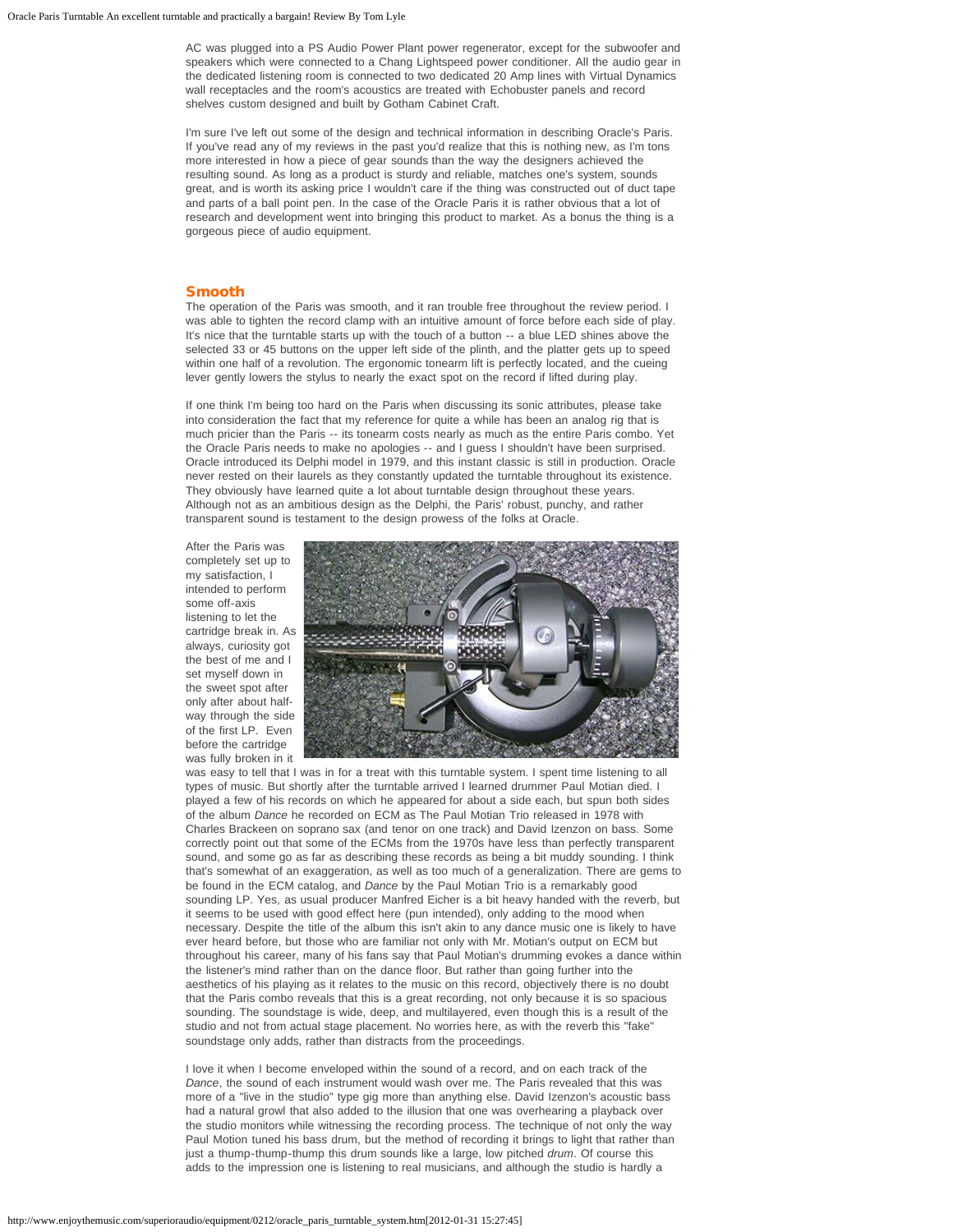stage, recording-wise, it is a real place in that during this session in that no overdubbing was performed. Though the studio's reverb sort of ruins any suspension of disbelief that might occur the record as spun on the Oracle Paris set-up gives one the sonic impression that the musicians are playing their instruments in the same room with each other.

Throughout this fantastic record Paul Motian manages not only to sounds as he is the rhythmic anchor, but somehow melodic at the same time. This is in large part due to producer Eicher's habit of highlighting the sound of the cymbals, as he does in so many of his other records. Before it was fully broken in the highest treble sounded a bit thready through the



Paris cartridge, but as time went on this slight papery sound leveled off, and settled into a very slightly darkening of the overall tone of the high end. The low frequencies were a bit plummy sounding, which I found out later after playing more neutral records was in large part being emphasized by the recording, not the turntable set-up. Even more listening to a variety of material revealed that the bass response of the Paris combo was only very slightly tipped up in the mid-bass. Despite this, the low-end sound made the recording seem quite natural.

Again, I hope it doesn't sound as if I'm focusing on the negative. On the Motian album images were separated by huge amounts of space, and each instrument and each part of Paul's kit were solidly placed within the soundstage. Like I said before, playing this LP gave me a clear picture of what was happening that day (or most likely, that night) in the studio. The clarity of the sound was unflappable -- during crescendos no sounds coming from any instrument drifted or became distorted -- harmonically or otherwise. I played a couple of Hindemith's *Organ Sonatas* by George Markey on the Germany's Psalitte label, and even during the most apocalyptic moments where it seemed as if he is coaxing the highest volume and maxed-out timbre from the organ at St. Mary's Church in Bielefeld, there is neither tracking distortion nor any other stress put upon the sound.

But keep in mind that I was judging the Paris with a previously unknown ingredient, so I mounted my reference Lyra Kleos on the Paris' tonearm. With the Kleos mounted, it was amazing how close in character the Paris turntable/tonearm combination was to the much more expensive Basis Debut/Tri-Planar when using the same cartridge. Now, I'm not saying that the Paris could equal the heft and grandeur of this more than three-times as expensive rig, but main factors that make this such as great analog set-up were there – and was able to bring out not only the positive qualities of the Lyra cartridge (of which there are many) but of the recordings themselves that were being spun on the Paris. It was difficult to believe that the sound was a result of this rather lightweight (compared to the Basis) turntable. I'm pretty sure that the platter of the Basis weighs nearly as much as the entire Paris combination, and yet the Paris was able to project into the room a weighty, solid, and more importantly musically involving, clear sound that will likely send shivers up the spine of any listener who gives this turntable/tonearm combo an audition. To prove my point, play your copy of Bruckner's *Mass In E Minor* (his second mass) conducted by Roger Norrington on Argo. Ok, I'll admit that not everyone has a copy of this record, but they should. Those that have it know that this is an extremely difficult record for most turntables, not only for a cartridge to track during the many portions of the score that grow in intensity, but separating the voices within the choir of this challenging piece of music. Bruckner was a master of orchestration, and one can easily hear how this skill transfers to his choral work. With the Kleos mounted on the Paris 'arm this set-up not only sailed through the piece, but I was able to hear the individual voices and groups of voices in the most involving manner I thought possible.

I spent most of my time with the Paris hooked up to the optional Turbo power supply. Removing it and going back to the standard took a little getting used to, although I wouldn't go as far as saying that the sound was ruined by not using the more expensive supply. I could easily imagine one purchasing this turntable set-up without the Turbo, and adding it on later as an upgrade (although it adds \$200 to its \$900 price if added afterward), because that is exactly what it is -- an upgrade. Yes, the sound improves, but it doesn't transform it. Supplying a more healthy dose of current to the workings of a turntable motor should, at least in theory, improve its sound, and in practice it does -- I will attest to an increase in all audiophile-approved traits when using the Turbo. Do I sound a bit reluctant in giving the Turbo an unconditional recommendation? If not, I hope my comments won't deter anyone from upgrading to the Turbo supply if the funds are available. I would spring for it if the money was there.

# Excellent

The Oracle Paris is an excellent turntable, not only because it sounds so great. Getting great sound from an analog set-up is easy -- that is, if one has unlimited funds, not to mention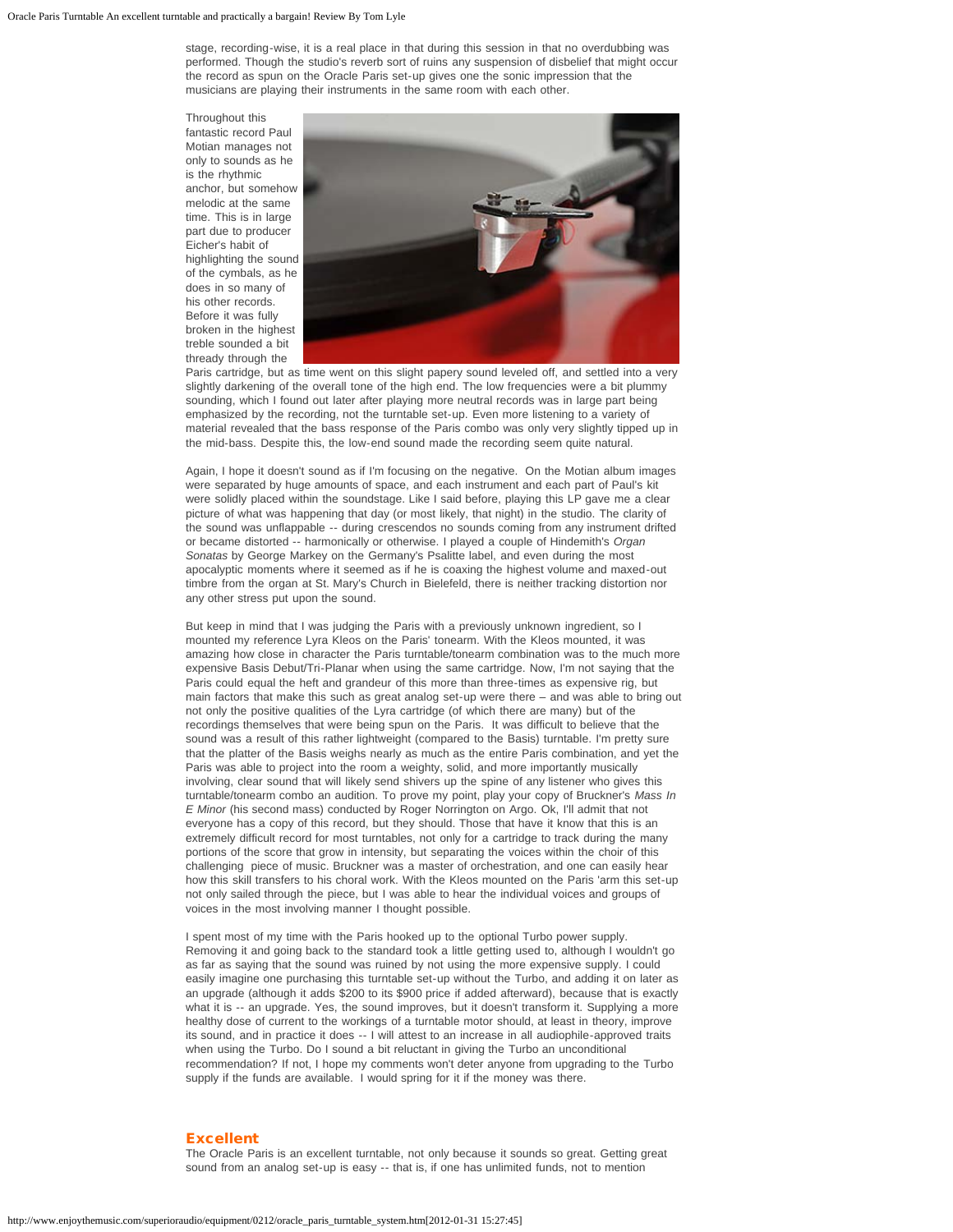unlimited patience. The Oracle Paris is not inexpensive, although in 2012 audiophile-dollars it would not be inappropriate to call it affordable. And in the great scheme of things, it is practically a bargain considering what one gets for their money-- a great looking, solidly built,, and superb sounding turntable, a proven tonearm design that is enhanced with Oracle's own engineering expertise, and a great sounding cartridge that can connect to just about any phono preamp on the market. As a bonus, it was not at all difficult to set up, and even easier to enjoy. And enjoy it I did. Highly recommended.

# **Specifications**

# Paris Turntable

Drive: AC synchronous motor, belt driven, external power adapter Platter: two piece -- hub: aluminum, main platter: acrylic Plinth Dimension : 19.5" x 15" x 6" with dust cover installed Speed Selection: 33 and 45, adjustable Suspension System: Adjustable, semi-floating chassis on dual rod system Tonearm Mounting Specs: maximum center to center tonearm length – 228mm Price: \$3150

### Paris Tonearm

Basic structure: Project 9CC carbon tone arm. Oracle Audio developed micro vibration Silicone damping device Center to center length: 212 mm Arm Tube: Carbon fiber Effective Mass: 8.5 grams Overhang: 18mm Weight: 250 grams Price: \$950

### Paris Phono Cartridge

Type: High output moving coil Output: 1.6mV Frequency Response: 20 Hz to 40 kHz Internal Impedance: 170 Ohms Recommended Loading Impedance: Greater than 25 kOhms Compliance: 8µm/mN Channel Separation: greater than 28db Weight: 10 grams Tracking Force: 1.4g +/- 0.2g Cantilever: Magnesium alloy Stylus: Fine Elliptical Shape Cartridge Body: 6061T6 Magnesium aluminum alloy Price: \$1150

Price of Paris turntable, Paris tonearm, and Paris phono cartridge if purchased together: \$5000 Turbo power supply: \$1100, \$900 if purchased with Paris turntable.

### Company Information

Oracle Audio Technologies 6136 Blvd. Bertrand Fabi, suite 101 Sherbrooke, Quebec, J1N 2P3 Canada

Voice: (819) 864-0480 Fax: (819) 864-9641 E-mail: [info@oracle-audio.com](mailto:info@oracle-audio.com) Website: [www.oracle-audio.com](http://www.oracle-audio.com/)

**[ShareThis](javascript:void(0))** 

[Add Us To Your Favorites](javascript:window.external.AddFavorite() [Link Your Website To Us](http://www.enjoythemusic.com/linktous/) [Make Us Your Homepage](http://www.enjoythemusic.com/)

[Get Our](http://www.enjoythemusic.com/browser/) *[NEW](http://www.enjoythemusic.com/browser/)* [Audiophile Internet Browser](http://www.enjoythemusic.com/browser/) *V11*

Our free content is greatly helped with your kind support.

**PayPar & Donation** 

PayPal & Donation